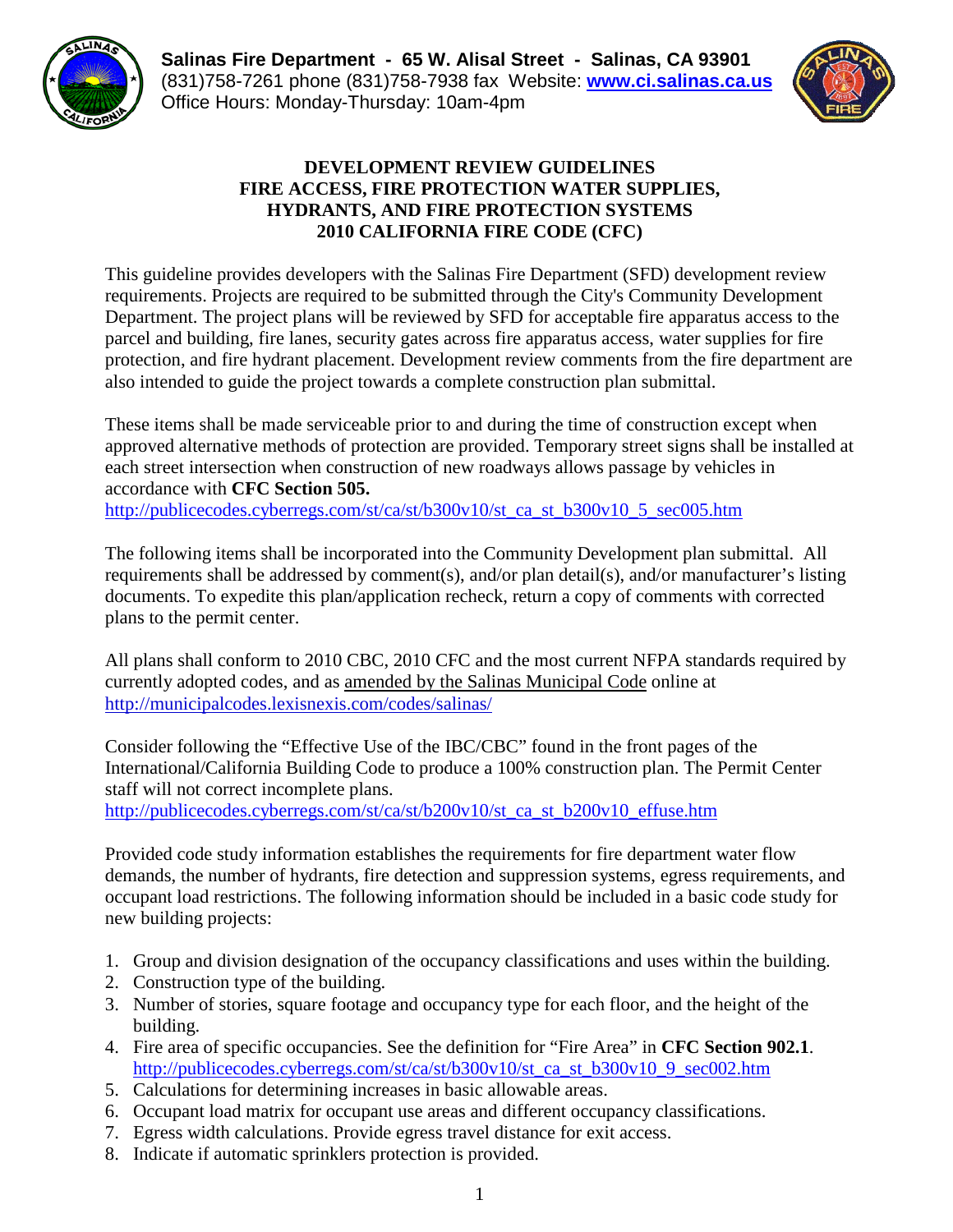9. Fire protection systems that will be incorporated into the building should be indicated on the design drawings or specifications as specified in **CFC Chapter 9.** [http://publicecodes.cyberregs.com/st/ca/st/b300v10/st\\_ca\\_st\\_b300v10\\_9\\_sec001.htm](http://publicecodes.cyberregs.com/st/ca/st/b300v10/st_ca_st_b300v10_9_sec001.htm)

# **THE MOST COMMON DESIGN REVIEW DEFICIENCIES**

The following design items most frequently cause the rejection of plans:

- 1. Incomplete building code studies for new buildings and tenant improvements.
- 2. Site plans that lack complying emergency fire access roads.
- 3. Site plans that do not provide available water flow information, size and location of water mains, and the distance and locations to hydrants.
- 4. Fire department connections that are not in an accessible location near the front entry point of the building.
- 5. Complete information and design details for high-piled storage areas are not provided as required by **CFC Section 2301.3.**

[http://publicecodes.cyberregs.com/st/ca/st/b300v10/st\\_ca\\_st\\_b300v10\\_23\\_sec001.htm](http://publicecodes.cyberregs.com/st/ca/st/b300v10/st_ca_st_b300v10_23_sec001.htm)

6. Using "As approved or determined by the Fire Marshal" or "To be determined by…" instead of determining and designing the requirement on the plans.

# **FIRE APPARATUS ACCESS ROADS - CFC Section 503.1 & Appendix D**

[http://publicecodes.cyberregs.com/st/ca/st/b300v10/st\\_ca\\_st\\_b300v10\\_5\\_par005.htm](http://publicecodes.cyberregs.com/st/ca/st/b300v10/st_ca_st_b300v10_5_par005.htm) & [http://publicecodes.cyberregs.com/st/ca/st/b300v10/st\\_ca\\_st\\_b300v10\\_appd\\_sec001.htm](http://publicecodes.cyberregs.com/st/ca/st/b300v10/st_ca_st_b300v10_appd_sec001.htm)

### **Construction Documents**

Construction documents for proposed fire apparatus access, location of fire lanes, security gates across fire apparatus access and construction documents and hydraulic calculations for fire hydrant systems shall be submitted to the fire department for review and approval prior to construction. **CFC Section 501.3** 

### **Timing of Installation**

When fire apparatus access roads or a water supply for fire protection is required to be installed, such protection shall be installed and made serviceable prior to and during the time of construction except when approved alternative methods of protection are provided. Temporary street signs shall be installed at each street intersection when construction of new roadways allows passage by vehicles in accordance with CFC Section 505.2. **CFC Section 501.4** 

### **Buildings and Facilities**

Fire apparatus access roads shall be provided for every facility, building or portion of a building hereafter constructed or moved into or within the City of Salinas. The fire apparatus access road shall extend to within 150 feet of all portions of the facility and all portions of the exterior walls of the first story of the building as measured by an approved route around the exterior of the building or facility. **CFC Section 503.1.1**

**Additional Fire Apparatus Access** The fire code official is authorized to require more than one fire apparatus access road based on the potential for impairment of a single road by vehicle congestion, condition of terrain, climatic conditions or other factors that could limit access. Buildings or facilities exceeding 30 feet or three stories in height shall have at least two means of fire apparatus access for each structure. Buildings or facilities having a gross building area of more than 62,000 square feet shall be provided with two separate and approved fire apparatus access roads. **Exception:** Projects having a gross building area of up to 124,000 square feet that have a single approved fire apparatus access road when all buildings are equipped throughout with approved automatic sprinkler systems. Where two access roads are required, they shall be placed a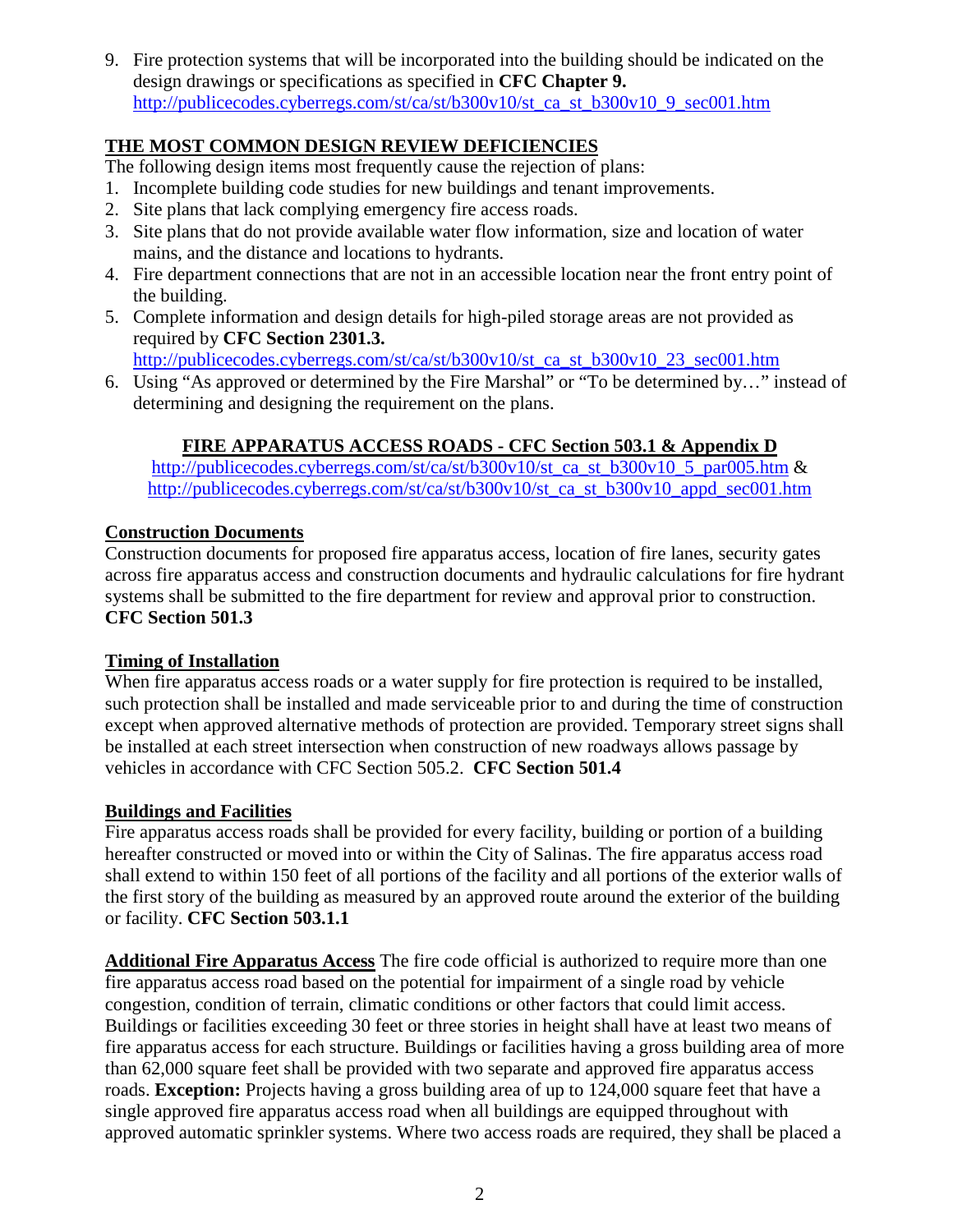distance apart equal to not less than one half of the length of the maximum overall diagonal dimension of the property or area to be served, measured in a straight line between accesses.

**Show Roadway Dimensions** Fire apparatus access roads shall have an unobstructed width of not less than 20 feet, exclusive of shoulders, except for approved security gate, and an unobstructed vertical clearance of not less than 13 feet 6 inches. Public Works and Planning requirements shall also apply. **CFC Section 503.2.1** 

**Show Roadway Surface** Fire apparatus access roadways shall be approved all weather driving surface. Examples of all-weather surface includes a minimum of 6" of compacted Class II base rock for grades up to and including 5%, oil and screened for grades up to and including 15%, and asphaltic concrete for grades exceeding 15%. No grade shall be allowed to exceed 20%. Permeable road surfaces shall be engineered to support SFD fire apparatus. Fire apparatus roadway surface shall be capable of supporting the imposed load of fire apparatus weighing at least 67,000lbs. **CFC Section 503.2.3 Surface.**

**Exception:** Pervious surfaces designed for a live load sufficient to carry imposed load of SFD Truck 1. Approval of the Fire Marshal and City's Civil Engineer required.

**Show Turning Radius** The site plan shall meet SFD fire apparatus access requirements. The required turning radius of a fire apparatus access road shall be able to accommodate Salinas Ladder Truck 1. **CFC Section 503.2.4**

**Dead Ends** Dead-end fire apparatus access roads in excess of 150 feet shall be provided with width and turnaround provisions in accordance with **CFC Table D103.4.**

# **TABLE D103.4 REQUIREMENTS FOR DEAD-END FIRE APPARATUS ACCESS ROADS**

| <b>LENGTH</b>   | <b>WIDTH</b>              | <b>TURNAROUNDS REQUIRED</b>                                                                         |  |
|-----------------|---------------------------|-----------------------------------------------------------------------------------------------------|--|
| $(\text{feet})$ | (feet)                    |                                                                                                     |  |
| $0 - 150$       | 20                        | None required                                                                                       |  |
| 151-500         | 20                        | 120-foot Hammerhead, 60-foot "Y" or 96-foot-diameter cul-de-sac in<br>accordance with Figure D103.1 |  |
| 501-750         | 26                        | 120-foot Hammerhead, 60-foot "Y" or 96-foot-diameter cul-de-sac in<br>accordance with Figure D103.1 |  |
| <b>Over 750</b> | Special approval required |                                                                                                     |  |



**FIGURE D103.1 DEAD-END FIRE APPARATUS ACCESS ROAD TURNAROUND**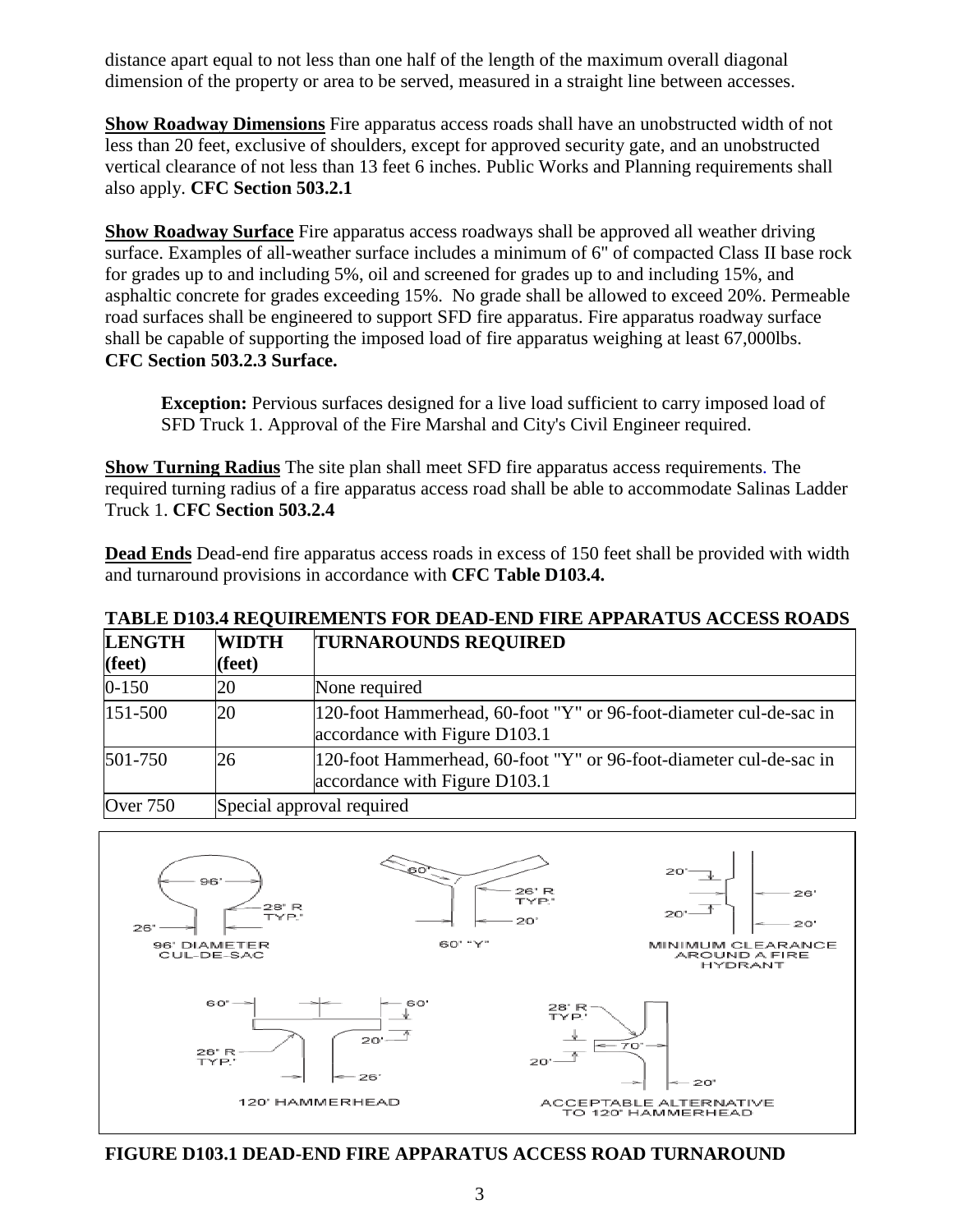**Bridges and Elevated Surfaces** Bridge or elevated surfaces shall be constructed and maintained in accordance with AASHTO HS-20. Bridges and elevated surfaces shall be designed for a live load sufficient to carry imposed load of fire apparatus weighing at least 67,000lbs. Vehicle load limits shall be posted at both entrances to bridges. Where elevated surfaces designed for emergency vehicle use are adjacent to surfaces which are not designed for such use, approved barriers, approved signs or both shall be installed and maintained. **CFC Section 503.2.6**

**Grade** The grade of the fire apparatus access road shall not exceed 10 percent, or a 10 foot rise in a 100 foot length without fire code official approval. **CFC Section 503.2.7**

**Show Fire Lane Markings** Where required by the fire code official, fire apparatus access roads shall be marked with permanent NO PARKING-FIRE LANE signs complying with SFD guidelines. Signs shall be posted on one or both sides of the fire apparatus road as required by SFD. Fire Lane Guide. **CFC Section 503.3**

**Show Security Gates** The installation of security gates across a fire apparatus access road shall be approved by the fire chief. Where security gates are installed, they shall have an approved means of emergency operation. The security gates and the emergency operation shall be maintained operational at all times. Electric gate operators, where provided, shall be listed in accordance with UL 325. Gates intended for automatic operation shall be designed, constructed and installed to comply with the requirements of ASTM F 2200. **CFC 503.5 & 503.6**

**Aerial Fire Apparatus Access Roads** Buildings or portions of buildings or facilities exceeding 30 feet in height above the lowest level of fire department vehicle access shall be provided with approved fire apparatus access roads capable of accommodating fire department aerial apparatus. Overhead utility and power lines shall not be located within the aerial fire apparatus access roadway.

Aerial fire apparatus access roads shall have a minimum unobstructed width of 26 feet, exclusive of shoulders, in the immediate vicinity of any building or portion of building more than 30 feet in height.

At least one of the required access routes meeting this condition shall be located within a minimum of 15 feet and a maximum of 30 feet from the building, and shall be positioned parallel to one entire side of the building.

**Multiple-Family Residential Developments** Multiple-family residential projects having more than 100 dwelling units shall be equipped throughout with two separate and approved fire apparatus access roads. **Exception:** Projects having up to 200 dwelling units may have a single approved fire apparatus access road when all buildings, including nonresidential occupancies, are equipped throughout with approved automatic sprinkler system.

Multiple-family residential projects having more than 200 dwelling units shall be provided with two separate and approved fire apparatus access roads regardless of whether they are equipped with an approved automatic sprinkler system.

**One- Or Two-Family Residential Developments** Developments of one- or two-family dwellings where the number of dwelling units exceeds 30 shall be provided with two separate and approved fire apparatus access roads and shall meet the requirements of **CFC Section D104.3**. **Exceptions:** 1. Where there are more than 30 dwelling units on a single public or private fire apparatus access road and all dwelling units are equipped throughout with an approved automatic sprinkler system, access from two directions shall not be required. 2. The number of dwelling units on a single fire apparatus access road shall not be increased unless fire apparatus access roads will connect with future development, as determined by the fire code official.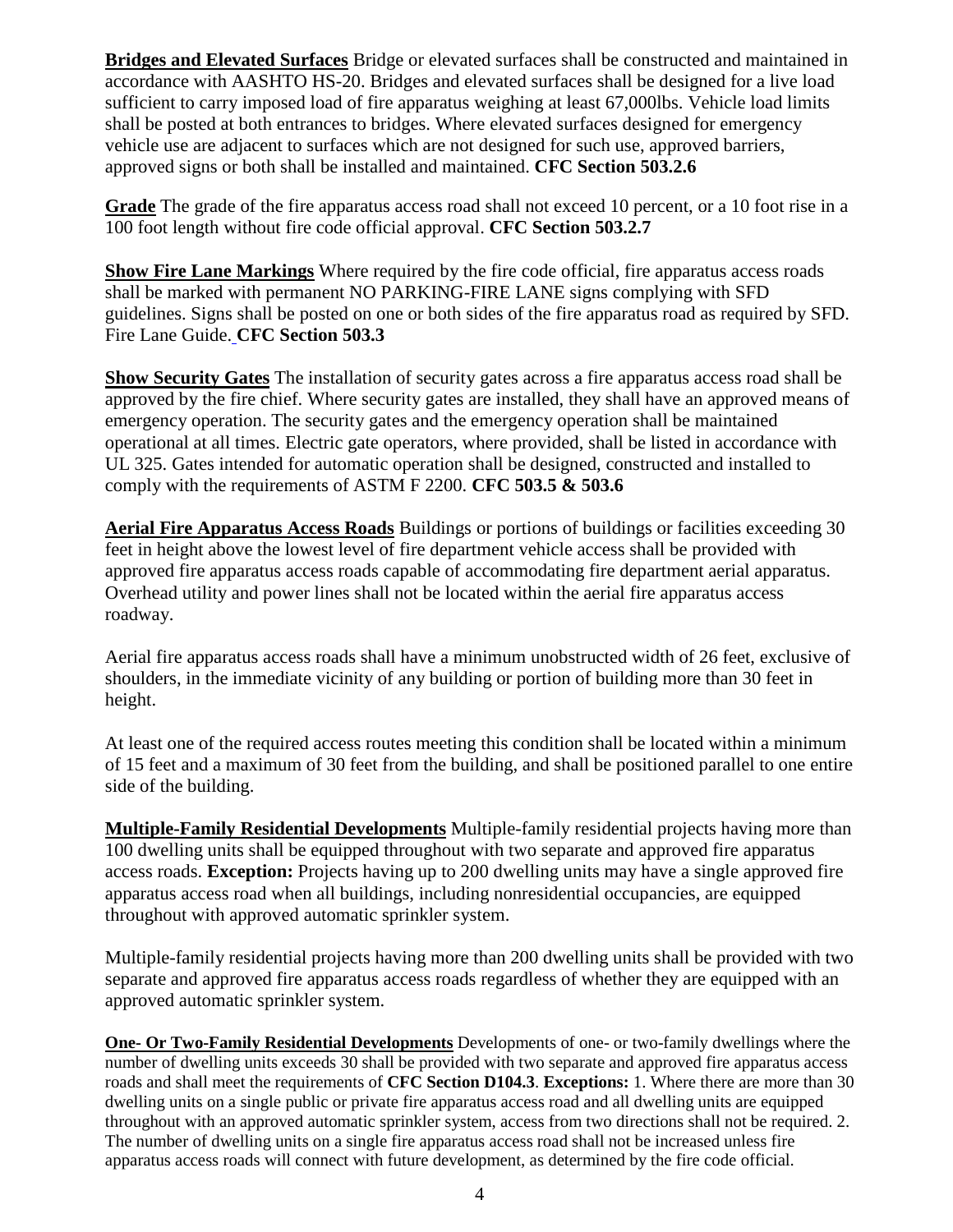**Required Emergency Personnel Access** Exterior doors and openings required by this code or the California Building Code shall be maintained readily accessible for emergency access by the fire department. An approved access walkway leading from fire apparatus access roads to exterior openings shall be provided when required by the fire code official.

**High-Piled Storage** High Piled Storage occupancies require a minimum of one access door in each 100 lineal feet, or fraction thereof, of the exterior walls that face required fire apparatus access roads. The required access doors shall be distributed such that the lineal distance between adjacent access doors does not exceed 100 feet. **Reference: CFC Section 2306.6.1** [http://publicecodes.cyberregs.com/st/ca/st/b300v10/st\\_ca\\_st\\_b300v10\\_23\\_par055.htm](http://publicecodes.cyberregs.com/st/ca/st/b300v10/st_ca_st_b300v10_23_par055.htm)

**Show Stairway Access To Roof** New buildings four or more stories above grade plane, except those with a roof slope greater than four units vertical in 12 units horizontal (33.3-percent slope), shall be provided with a stairway to the roof. Stairway access to the roof shall be in accordance with **CFC** [Section 1009.13.](javascript:Next() [http://publicecodes.cyberregs.com/st/ca/st/b300v10/st\\_ca\\_st\\_b300v10\\_10\\_par160.htm](http://publicecodes.cyberregs.com/st/ca/st/b300v10/st_ca_st_b300v10_10_par160.htm) Such stairway shall be marked at street and floor levels with a sign indicating that the stairway continues to the roof. Where roofs are used for roof gardens or for other purposes, stairways shall be provided as required for such occupancy classification.

**Show Address Identification** Public Works and SFD approved numbers and/or letters shall be placed on all buildings plainly legible and visible from the street or road fronting the property. These numbers shall contrast with their background. Address numbers shall be arabic numbers or alphabetical letters. Where access is by means of a private road and the building cannot be viewed from the *public way,* a monument, pole or other sign or means shall be used to identify the structure. References: **CFC Section 505 and Salinas City Code, Part II, Ch. 9, Article IV**. [http://library.municode.com/index.aspx?clientId=16597](http://library.municode.com/index.aspx?clientId=16597%20) and [http://publicecodes.cyberregs.com/st/ca/st/b300v10/st\\_ca\\_st\\_b300v10\\_5\\_sec005.htm](http://publicecodes.cyberregs.com/st/ca/st/b300v10/st_ca_st_b300v10_5_sec005.htm)

Building address posting includes, but not limited to, the following:

- Illuminated directory at main entrance.
- Address posted on rear exit door
- Individual room/suite numerals to be minimum 4 inches high  $X \frac{1}{2}$  stroke.
- 4 inches high  $X \frac{1}{2}$  stroke when  $0' 30'$  from access.
- 6 inches high  $X \frac{3}{4}$ " stroke when  $31' 50'$  from access.
- 12 inches high X 1¼" stroke from access when over 50 feet from access.

**Street or Road Signs.** Streets and roads shall be identified with *approved* signs. Temporary signs shall be installed at each street intersection when construction of new roadways allows passage by vehicles. Signs shall be of an *approved* size, weather resistant and be maintained until replaced by permanent signs. **CFC Section 505.2**

**Key Boxes** Where access to a structure is required to get to a fire protection or fire alarm system, hazardous materials, or where immediate access is necessary for life-saving or fire-fighting purposes, the fire code official is authorized to require a key box to be installed in an approved location. The key box shall be of an approved type and shall contain keys to gain necessary access as required by the fire code official. <http://www.knoxbox.com/>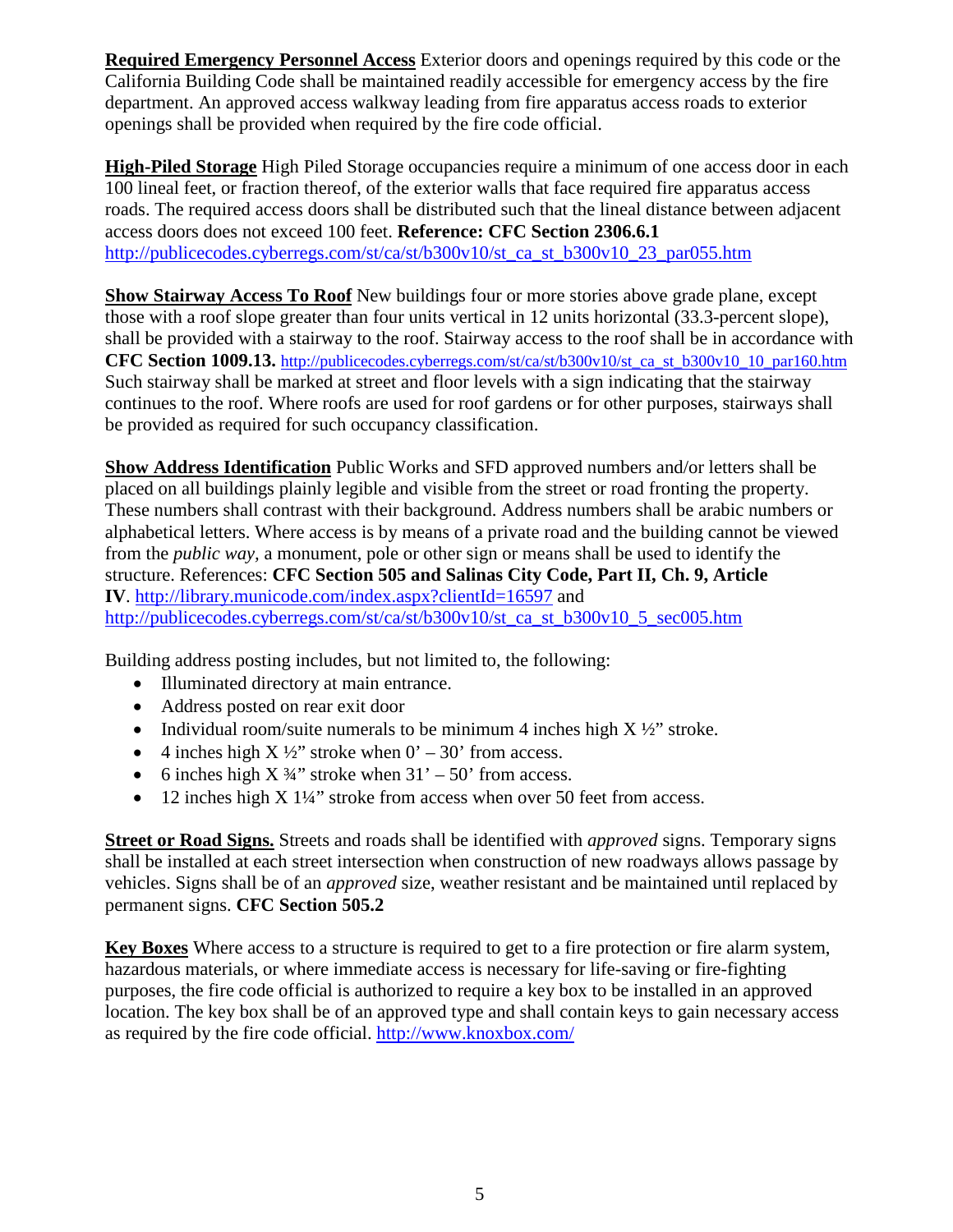#### **FIRE PROTECTION WATER SUPPLIES**

An in-depth plan review for private hydrants and private water mains needs to occur during the project plan review phase.

**Required Water Supply** An approved water supply capable of supplying the required fire flow for fire protection shall be provided to premises upon which facilities, buildings or portions of buildings are hereafter constructed or moved into or within the jurisdiction. **CFC Section 507.1**

**Submit Private Fire Service Main Plans to SFD** Private fire service mains and appurtenances shall be installed in accordance with **NFPA 24 as amended in CFC [Chapter 47](javascript:Next()**. <http://www.nfpa.org/codes-and-standards>

**Fire Flow Test** A fire flow test and report is required to verify that the fire flow requirement is available. When a hydrant water flow report is required, the test should be performed by the local water purveyor or a company approved by the water purveyor. The report shall provide the water pressures measured and provide the available GPM at 20 PSI residual pressure. Existing reports may be used if not dated more than 1 year ago or as approved by the code official or water purveyor. Fire-Flow requirements for buildings shall comply with **CFC Section B105 Fire-Flow Requirements For Buildings**

[http://publicecodes.cyberregs.com/st/ca/st/b300v10/st\\_ca\\_st\\_b300v10\\_appb\\_sec005.htm](http://publicecodes.cyberregs.com/st/ca/st/b300v10/st_ca_st_b300v10_appb_sec005.htm) or ISO [Guide For Determination of Needed Fire Flow \(NFF\)](http://www.isomitigation.com/downloads/ppc3001.pdf)

**Water Supply Test** shall be submitted from water purveyor, within the last 12 month from Cal Water or Alco.

Cal Water Fireflow Request Alco Fireflow Request

### **Underground Firelines**

Water mains and pipe sizes shall be detailed on the site plan. **CFC Section 507.1.** [http://publicecodes.cyberregs.com/st/ca/st/b300v10/st\\_ca\\_st\\_b300v10\\_5\\_par032.htm](http://publicecodes.cyberregs.com/st/ca/st/b300v10/st_ca_st_b300v10_5_par032.htm)

All water mains and hydrants shall be installed and operable prior to combustible materials arrival on a construction site. **CFC Section 1412.1.** [http://publicecodes.cyberregs.com/st/ca/st/b300v10/st\\_ca\\_st\\_b300v10\\_14\\_sec012.htm](http://publicecodes.cyberregs.com/st/ca/st/b300v10/st_ca_st_b300v10_14_sec012.htm)

The nearest hydrant(s) to the project structure and/or property road frontage shall be shown on the plan.

Prior to the installation of private water main systems, plans shall be submitted for a fire permit, review, and approval by the fire department.

# **FIRE HYDRANT SYSTEMS**

On the site/plot plan, please show the location and type of fire hydrants to meet the current City of Salinas requirements (Clow 950/Clow 960). Also confirm the distance from the fire hydrant to the building and to the fire department connection.

Underground fire service mains and all components shall conform to NFPA 24 minimum standard. The plans shall be reviewed and approved by the Fire Department prior to installation. Stamped approved plans must be kept on site for the Fire Inspector."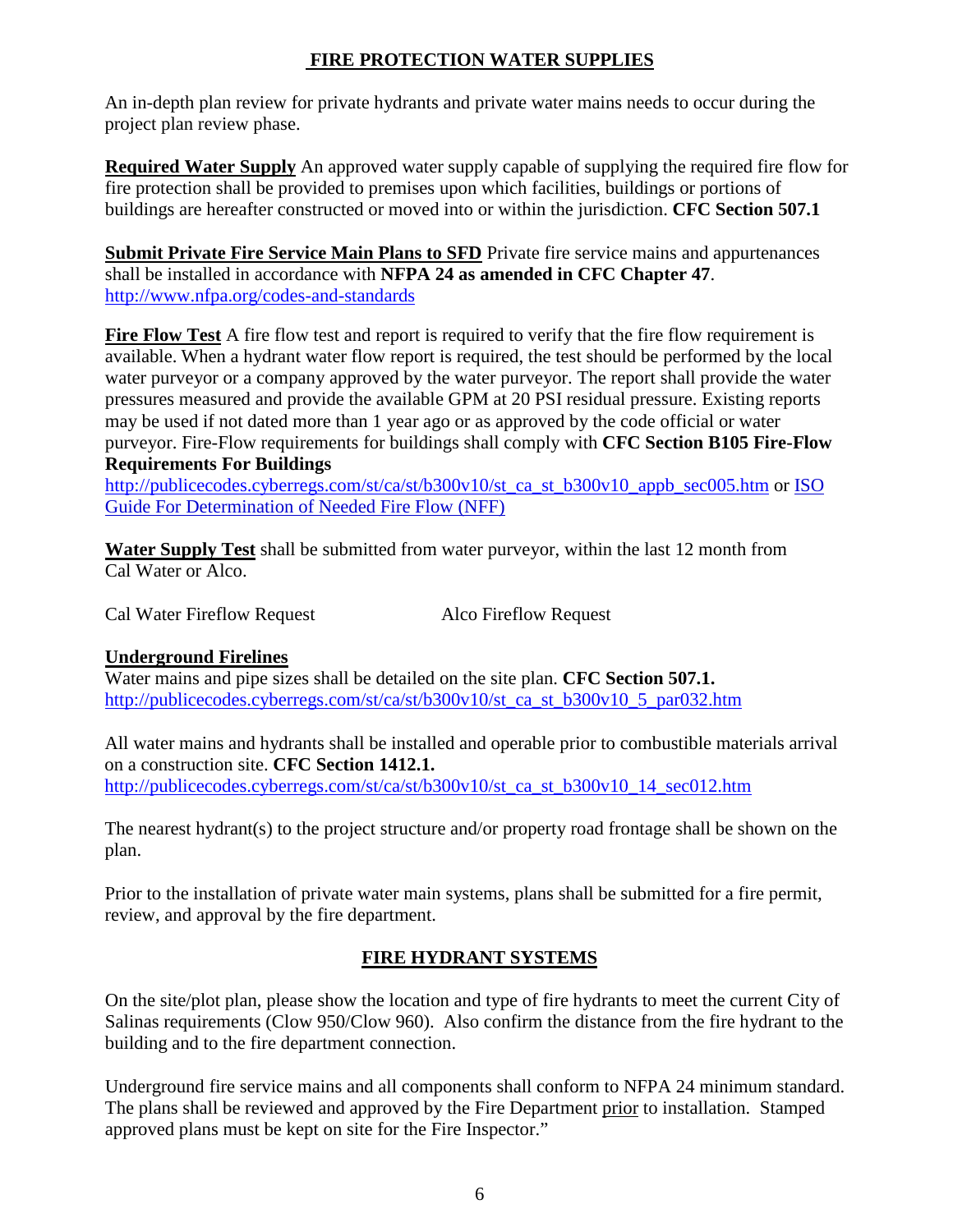All new fire hydrants shall meet the following requirements:

- \* New hydrant will be:
	- [ ] Clow 950 Residential Area
	- [ ] Clow 960 Commercial/Industrial Areas
- \* Color will be safety yellow (Kelley Moore-Kel-Guard Enamel) for public right-of-way and private hydrants. Hydrants to be safety red for yard hydrants. All hydrants will be painted prior to final inspection.
- \* All hydrants to have "Blue Dot" highway reflector installed on the adjacent street or driveway to clearly identify the fire hydrant location per City of Salinas Standard #33 and #34.
- \* If combustible building materials are used (including framing) the water supply (including mains and hydrants) shall be designed, installed, tested and approved by the Fire Department prior to stockpiling combustible building materials.
- \* Water supply systems for phased construction shall provide required fire flows at all phases."

# **CFC SECTION 507.5 & APPENDIX C - FIRE HYDRANT LOCATIONS AND DISTRIBUTION**

[http://publicecodes.cyberregs.com/st/ca/st/b300v10/st\\_ca\\_st\\_b300v10\\_5\\_par039.htm](http://publicecodes.cyberregs.com/st/ca/st/b300v10/st_ca_st_b300v10_5_par039.htm) and [http://publicecodes.cyberregs.com/st/ca/st/b300v10/st\\_ca\\_st\\_b300v10\\_appc\\_section.htm](http://publicecodes.cyberregs.com/st/ca/st/b300v10/st_ca_st_b300v10_appc_section.htm)

**Where required** Where a portion of the facility or building hereafter constructed or moved into or within the jurisdiction is more than 400 feet from a hydrant on a fire apparatus access road, as measured by an approved route around the exterior of the facility or building, on-site fire hydrants and mains shall be provided where required by the fire code official. **Exception:** For Group R-3 and Group U occupancies, equipped throughout with an approved automatic sprinkler system installed in accordance with NFPA 13<http://www.nfpa.org/codes-and-standards>, the distance requirement shall be not more than 600 feet. **CFC 507.5.1**.

[http://publicecodes.cyberregs.com/st/ca/st/b300v10/st\\_ca\\_st\\_b300v10\\_5\\_par039.htm](http://publicecodes.cyberregs.com/st/ca/st/b300v10/st_ca_st_b300v10_5_par039.htm)

PW Fire Hydrant Location Plan 33 PW Fire Hydrant Construction Plan 34

**Show Number of Fire Hydrants** The minimum number of fire hydrants available to a building shall not be less than that listed in CFC Table C105.1.

[http://publicecodes.cyberregs.com/st/ca/st/b300v10/st\\_ca\\_st\\_b300v10\\_appc\\_sec005.htm.](http://publicecodes.cyberregs.com/st/ca/st/b300v10/st_ca_st_b300v10_appc_sec005.htm) The number of fire hydrants available to a complex or subdivision shall not be less than that determined by spacing requirements listed in **Table C105.1** when applied to fire apparatus access roads and perimeter public streets from which fire operations could be conducted.

**Show Existing Fire hydrants** Existing fire hydrants on public streets are allowed to be considered as available. Existing fire hydrants on adjacent properties shall not be considered available unless fire apparatus access roads extend between properties and easements are established to prevent obstruction of such roads.

| THREE CLWIL RUBBER HOP RELIGIOUS OF FRIE HIM HIS INDIA |                  |                                    |                                                     |  |  |  |  |  |
|--------------------------------------------------------|------------------|------------------------------------|-----------------------------------------------------|--|--|--|--|--|
|                                                        |                  |                                    | <b>MAXIMUM DISTANCE</b><br><b>FROM ANY POINT ON</b> |  |  |  |  |  |
| <b>FIRE-FLOW</b>                                       | <b>MINIMUM</b>   | <b>AVERAGE SPACING</b>             | <b>STREET OR ROAD</b>                               |  |  |  |  |  |
| <b>REQUIREMENT</b>                                     | <b>NUMBER OF</b> | <b>BETWEEN</b>                     | <b>FRONTAGE TO A</b>                                |  |  |  |  |  |
| (gpm)                                                  | <b>HYDRANTS</b>  | HYDRANTS <sup>a, b, c</sup> (feet) | HYDRANT <sup>d</sup>                                |  |  |  |  |  |
| $1,750$ or less                                        |                  | 500                                | 250                                                 |  |  |  |  |  |
| 2,000-2,250                                            |                  | 450                                | 225                                                 |  |  |  |  |  |

# **TABLE C105.1 NUMBER AND DISTRIBUTION OF FIRE HYDRANTS**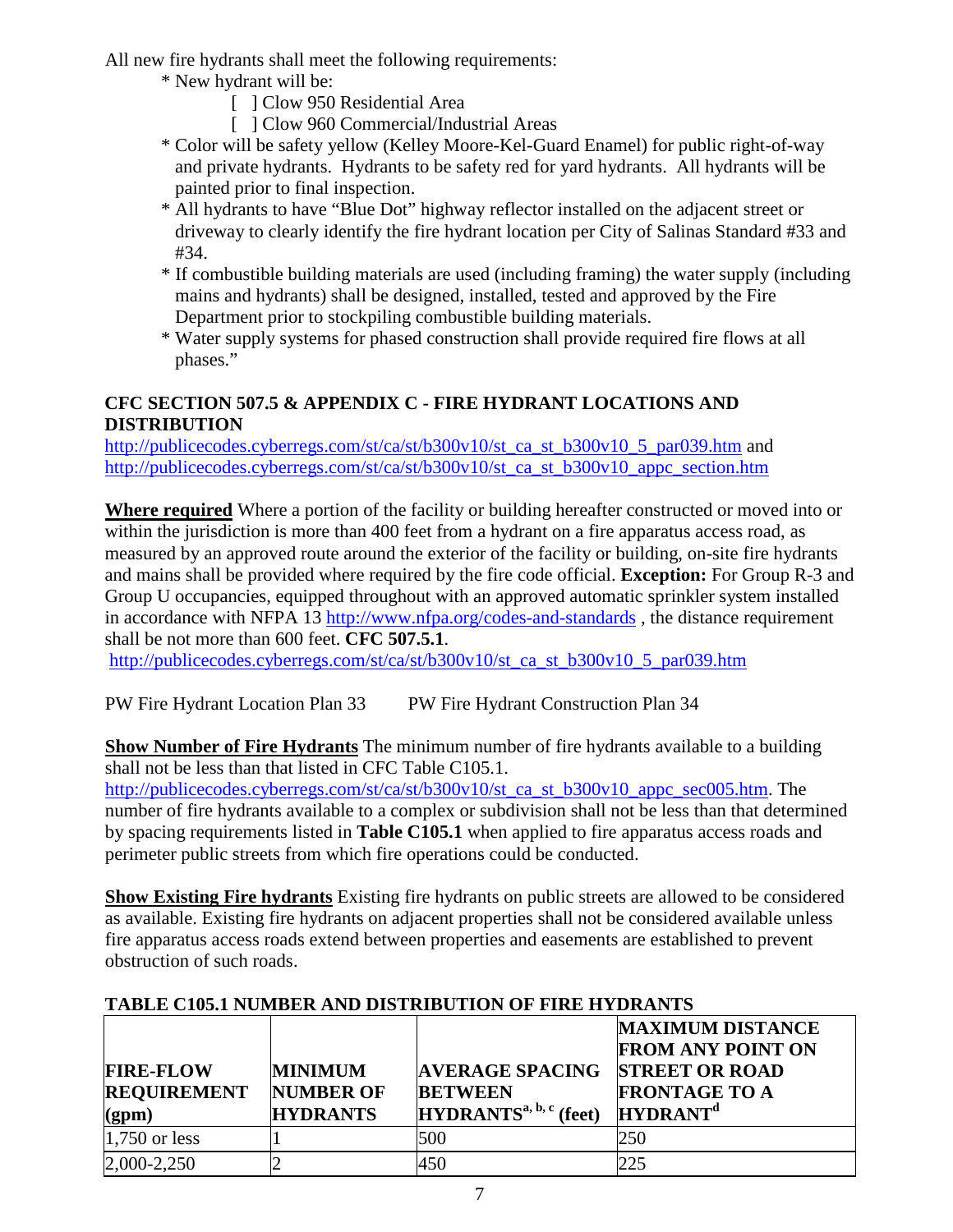| 2,500           |                        | 450 | 225 |  |
|-----------------|------------------------|-----|-----|--|
| 3,000           |                        | 400 | 225 |  |
| 3,500-4,000     | 4                      | 350 | 210 |  |
| 4,500-5,000     |                        | 300 | 180 |  |
| 5,500           | O                      | 300 | 180 |  |
| 6,000           | O                      | 250 | 150 |  |
| 6,500-7,000     |                        | 250 | 150 |  |
| $7,500$ or more | 8 or more <sup>e</sup> | 200 | 120 |  |

**Show Clear space around hydrants** A 3-foot clear space shall be maintained around the circumference of fire hydrants except as otherwise required or approved. **CFC 507.5.5.**  [http://publicecodes.cyberregs.com/st/ca/st/b300v10/st\\_ca\\_st\\_b300v10\\_5\\_par043.htm](http://publicecodes.cyberregs.com/st/ca/st/b300v10/st_ca_st_b300v10_5_par043.htm)

**Physical protection.** Where fire hydrants are subject to impact by a motor vehicle, guard posts or other approved means shall comply with **CFC [Section 312](javascript:Next()**. [http://publicecodes.cyberregs.com/st/ca/st/b300v10/st\\_ca\\_st\\_b300v10\\_3\\_sec012.htm](http://publicecodes.cyberregs.com/st/ca/st/b300v10/st_ca_st_b300v10_3_sec012.htm)

**Posts.** Guard posts shall comply with all of the following requirements:

- 1. Constructed of steel not less than 4 inches in diameter and concrete filled.
- 2. Spaced not more than 4 feet between posts on center.
- 3. Set not less than 3 feet deep in a concrete footing of not less than a 15-inch diameter.
- 4. Set with the top of the posts not less than 3 feet above ground.
- 5. Located not less than 3 feet from the protected object.

**Other barriers.** Physical barriers shall be a minimum of 36 inches in height and shall resist a force of 12,000 pounds applied 36 inches above the adjacent ground surface.

### **FIRE PROTECTION SYSTEMS - CFC CHAPTER 9**

[http://publicecodes.cyberregs.com/st/ca/st/b300v10/st\\_ca\\_st\\_b300v10\\_9\\_section.htm](http://publicecodes.cyberregs.com/st/ca/st/b300v10/st_ca_st_b300v10_9_section.htm)

If the construction plans do not include all fire protection system specifications necessary to complete the building construction plan review, a deferred submittal shall be required. The following fire protection systems shall require separate plans, permit application, and fees:

- [X] Underground Fire Service Plans
- [X] Fire Sprinkler System Plans
- [X] Fire Standpipe Plans
- [X] Fire Pump Plans
- [X] Fire Alarm System Plans
- [X] Commercial Hood & Duct System Plans

To be sent to: Fire Plan Check, c/o City Permit Center, 65 W. Alisal St. Salinas, CA 93901

Fill out **NFPA 13 Owners Certificate** in its entirety. This form allows you to communicate any and all considerations to the fire sprinkler contractor, and that you abide by all limitations regarding the use of the building based on the limitations of the fire sprinkler system that is designed and installed.

Besides the anticipated fire permits, plan check, and inspection fees for the aforementioned fire systems, there will also be a separate "Fire Mitigation" fee for fire apparatus and equipment of \$1.50 per square foot for residential, \$2.00 square foot for commercial project, and \$2.50 per square foot for multi-family . This fee will be applied at time of building construction submittal. Contact the Permit Center regarding this fee.